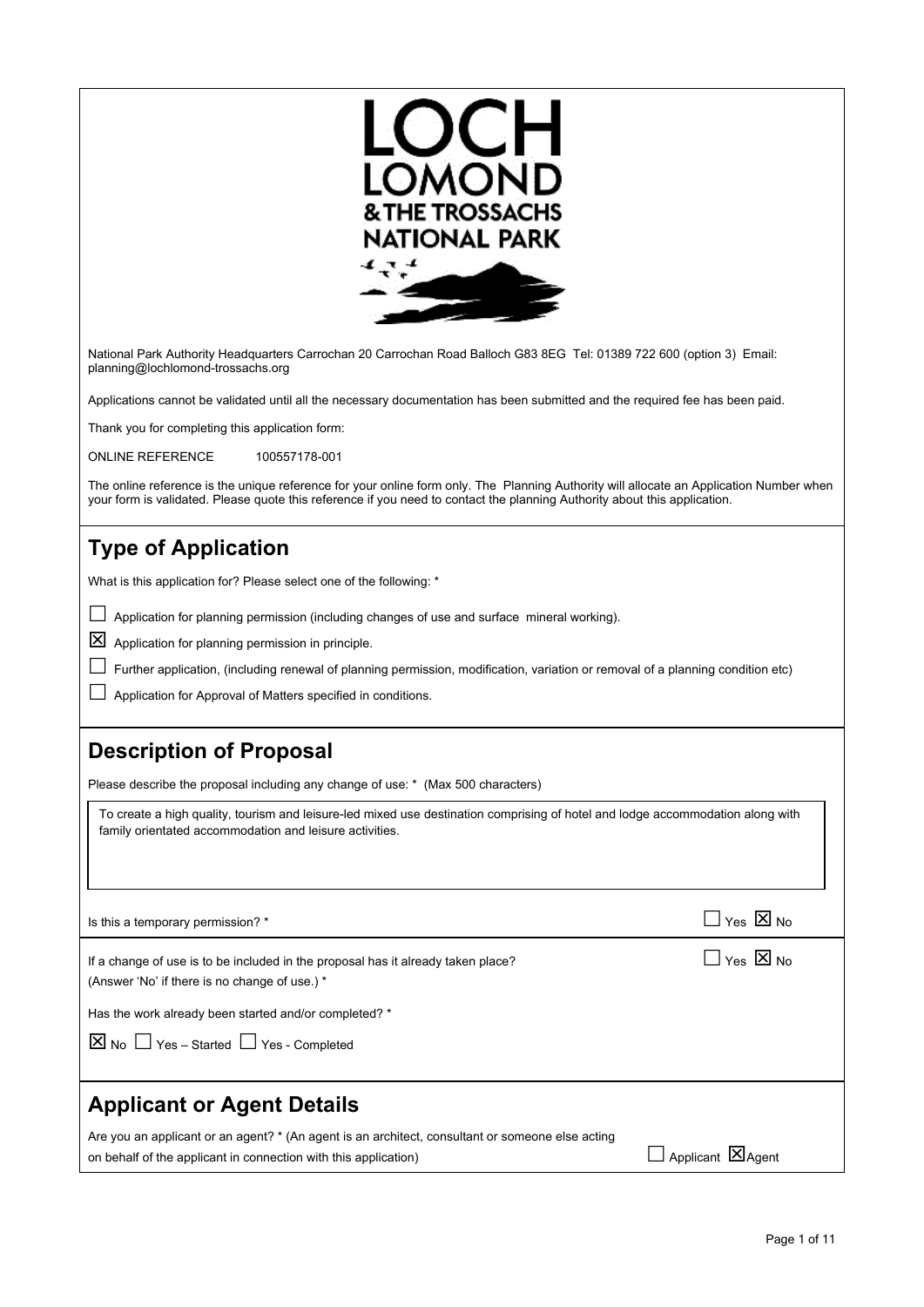| <b>Agent Details</b>           |                                                                                                                               |                          |                                                      |  |
|--------------------------------|-------------------------------------------------------------------------------------------------------------------------------|--------------------------|------------------------------------------------------|--|
| Please enter Agent details     |                                                                                                                               |                          |                                                      |  |
| Company/Organisation:          | Stantec UK                                                                                                                    |                          |                                                      |  |
| Ref. Number:                   |                                                                                                                               |                          | You must enter a Building Name or Number, or both: * |  |
| First Name: *                  | Mark                                                                                                                          | <b>Building Name:</b>    | <b>Lomond House</b>                                  |  |
| Last Name: *                   | Johnston                                                                                                                      | <b>Building Number:</b>  |                                                      |  |
| Telephone Number: *            | 0141 352 2360                                                                                                                 | Address 1<br>(Street): * | Lomond House, Floor 5                                |  |
| <b>Extension Number:</b>       |                                                                                                                               | Address 2:               | 9 George Square                                      |  |
| Mobile Number:                 |                                                                                                                               | Town/City: *             | Glasgow                                              |  |
| Fax Number:                    |                                                                                                                               | Country: *               | Scotland                                             |  |
|                                |                                                                                                                               | Postcode: *              | <b>G2 1DY</b>                                        |  |
| Email Address: *               | info.glasgow@stantec.com                                                                                                      |                          |                                                      |  |
|                                | Is the applicant an individual or an organisation/corporate entity? *<br>Individual $\boxtimes$ Organisation/Corporate entity |                          |                                                      |  |
| <b>Applicant Details</b>       |                                                                                                                               |                          |                                                      |  |
| Please enter Applicant details |                                                                                                                               |                          |                                                      |  |
| Title:                         |                                                                                                                               |                          | You must enter a Building Name or Number, or both: * |  |
| Other Title:                   |                                                                                                                               | <b>Building Name:</b>    | Flamingo Land                                        |  |
| First Name: *                  |                                                                                                                               | <b>Building Number:</b>  |                                                      |  |
| Last Name: *                   |                                                                                                                               | Address 1<br>(Street): * | Flamingo Land                                        |  |
| Company/Organisation           | Flamingo Land Ltd                                                                                                             | Address 2:               | Kirby Misperton                                      |  |
| Telephone Number: *            |                                                                                                                               | Town/City: *             | Malton, North Yorkshire                              |  |
| <b>Extension Number:</b>       |                                                                                                                               | Country: *               | England                                              |  |
| Mobile Number:                 |                                                                                                                               | Postcode: *              | <b>YO17 6UX</b>                                      |  |
| Fax Number:                    |                                                                                                                               |                          |                                                      |  |
| Email Address: *               | info.glasgow@stantec.com                                                                                                      |                          |                                                      |  |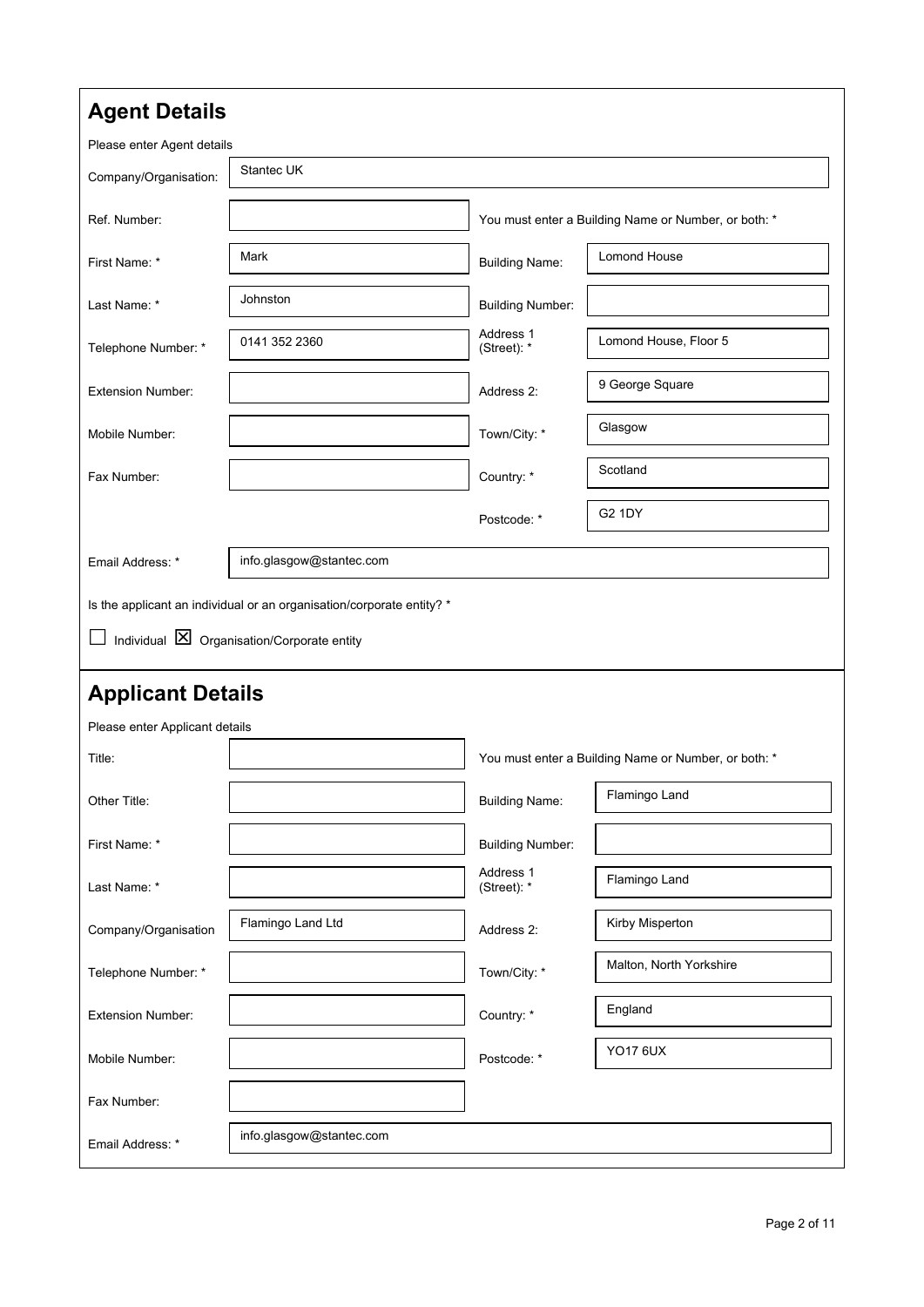| <b>Site Address Details</b>       |                                                                       |         |                           |
|-----------------------------------|-----------------------------------------------------------------------|---------|---------------------------|
| Planning Authority:               | Loch Lomond & The Trossachs National Park Authority                   |         |                           |
|                                   | Full postal address of the site (including postcode where available): |         |                           |
| Address 1:                        |                                                                       |         |                           |
| Address 2:                        |                                                                       |         |                           |
| Address 3:                        |                                                                       |         |                           |
| Address 4:                        |                                                                       |         |                           |
| Address 5:                        |                                                                       |         |                           |
| Town/City/Settlement:             |                                                                       |         |                           |
| Post Code:                        |                                                                       |         |                           |
|                                   | Please identify/describe the location of the site or sites            |         |                           |
|                                   |                                                                       |         |                           |
|                                   |                                                                       |         |                           |
| Northing                          | 682179                                                                | Easting | 238848                    |
|                                   |                                                                       |         |                           |
| <b>Pre-Application Discussion</b> |                                                                       |         |                           |
|                                   | Have you discussed your proposal with the planning authority? *       |         | $\boxtimes$ Yes $\Box$ No |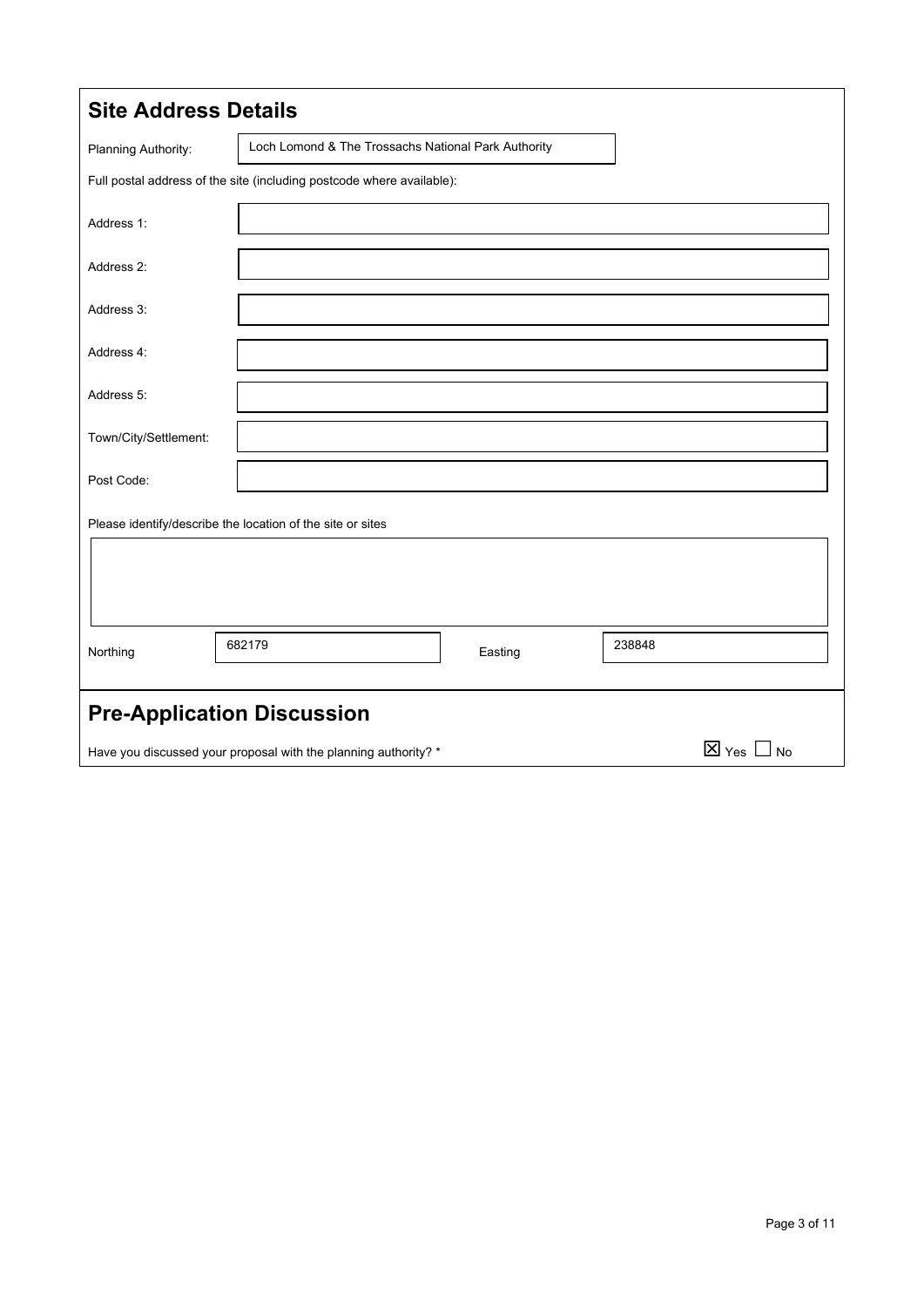| <b>Pre-Application Discussion Details Cont.</b>                                                                                                                                                                                                                                                                                                                                                                 |                                                                                                                   |                    |           |  |
|-----------------------------------------------------------------------------------------------------------------------------------------------------------------------------------------------------------------------------------------------------------------------------------------------------------------------------------------------------------------------------------------------------------------|-------------------------------------------------------------------------------------------------------------------|--------------------|-----------|--|
| In what format was the feedback given? *                                                                                                                                                                                                                                                                                                                                                                        |                                                                                                                   |                    |           |  |
| X Meeting<br>$\perp$ Telephone                                                                                                                                                                                                                                                                                                                                                                                  | $\Box$ Email<br>$\Box$ Letter                                                                                     |                    |           |  |
| Please provide a description of the feedback you were given and the name of the officer who provided this feedback. If a processing<br>agreement [note 1] is currently in place or if you are currently discussing a processing agreement with the planning authority, please<br>provide details of this. (This will help the authority to deal with this application more efficiently.) * (max 500 characters) |                                                                                                                   |                    |           |  |
| development prior to submission of the application.                                                                                                                                                                                                                                                                                                                                                             | 3 Meetings were held with Loch Lomond and the Trossachs National Park to discuss various elements of the proposed |                    |           |  |
| Title:                                                                                                                                                                                                                                                                                                                                                                                                          | Mrs                                                                                                               | Other title:       |           |  |
| First Name:                                                                                                                                                                                                                                                                                                                                                                                                     | Caroline                                                                                                          | Last Name:         | Strugnell |  |
| Correspondence Reference<br>Number:                                                                                                                                                                                                                                                                                                                                                                             | 2021/0212/PAC                                                                                                     | Date (dd/mm/yyyy): |           |  |
| In what format was the feedback given? *                                                                                                                                                                                                                                                                                                                                                                        |                                                                                                                   |                    |           |  |
| X Meeting<br>Telephone                                                                                                                                                                                                                                                                                                                                                                                          | Email<br>Letter                                                                                                   |                    |           |  |
| Please provide a description of the feedback you were given and the name of the officer who provided this feedback. If a processing<br>agreement [note 1] is currently in place or if you are currently discussing a processing agreement with the planning authority, please<br>provide details of this. (This will help the authority to deal with this application more efficiently.) * (max 500 characters) |                                                                                                                   |                    |           |  |
| development prior to submission of the application.                                                                                                                                                                                                                                                                                                                                                             | 3 Meetings were held with Loch Lomond and the Trossachs National Park to discuss various elements of the proposed |                    |           |  |
| Title:                                                                                                                                                                                                                                                                                                                                                                                                          | Mr                                                                                                                | Other title:       |           |  |
| First Name:                                                                                                                                                                                                                                                                                                                                                                                                     | <b>Bob</b>                                                                                                        | Last Name:         | Cook      |  |
| Correspondence Reference<br>Number:                                                                                                                                                                                                                                                                                                                                                                             | 2021/0212/PAC                                                                                                     | Date (dd/mm/yyyy): |           |  |
| In what format was the feedback given? *                                                                                                                                                                                                                                                                                                                                                                        |                                                                                                                   |                    |           |  |
| <b>X</b> Meeting<br>Telephone                                                                                                                                                                                                                                                                                                                                                                                   | Email<br>Letter                                                                                                   |                    |           |  |
| Please provide a description of the feedback you were given and the name of the officer who provided this feedback. If a processing<br>agreement [note 1] is currently in place or if you are currently discussing a processing agreement with the planning authority, please<br>provide details of this. (This will help the authority to deal with this application more efficiently.) * (max 500 characters) |                                                                                                                   |                    |           |  |
| 3 Meetings were held with Loch Lomond and the Trossachs National Park to discuss various elements of the proposed<br>development prior to submission of the application.                                                                                                                                                                                                                                        |                                                                                                                   |                    |           |  |
| Title:                                                                                                                                                                                                                                                                                                                                                                                                          | Mr                                                                                                                | Other title:       |           |  |
| First Name:                                                                                                                                                                                                                                                                                                                                                                                                     | Stuart                                                                                                            | Last Name:         | Mearns    |  |
| Correspondence Reference<br>Number:                                                                                                                                                                                                                                                                                                                                                                             | 2021/0212/PAC                                                                                                     | Date (dd/mm/yyyy): |           |  |
| In what format was the feedback given? *                                                                                                                                                                                                                                                                                                                                                                        |                                                                                                                   |                    |           |  |
| X Meeting<br>Telephone<br>Letter<br>Email                                                                                                                                                                                                                                                                                                                                                                       |                                                                                                                   |                    |           |  |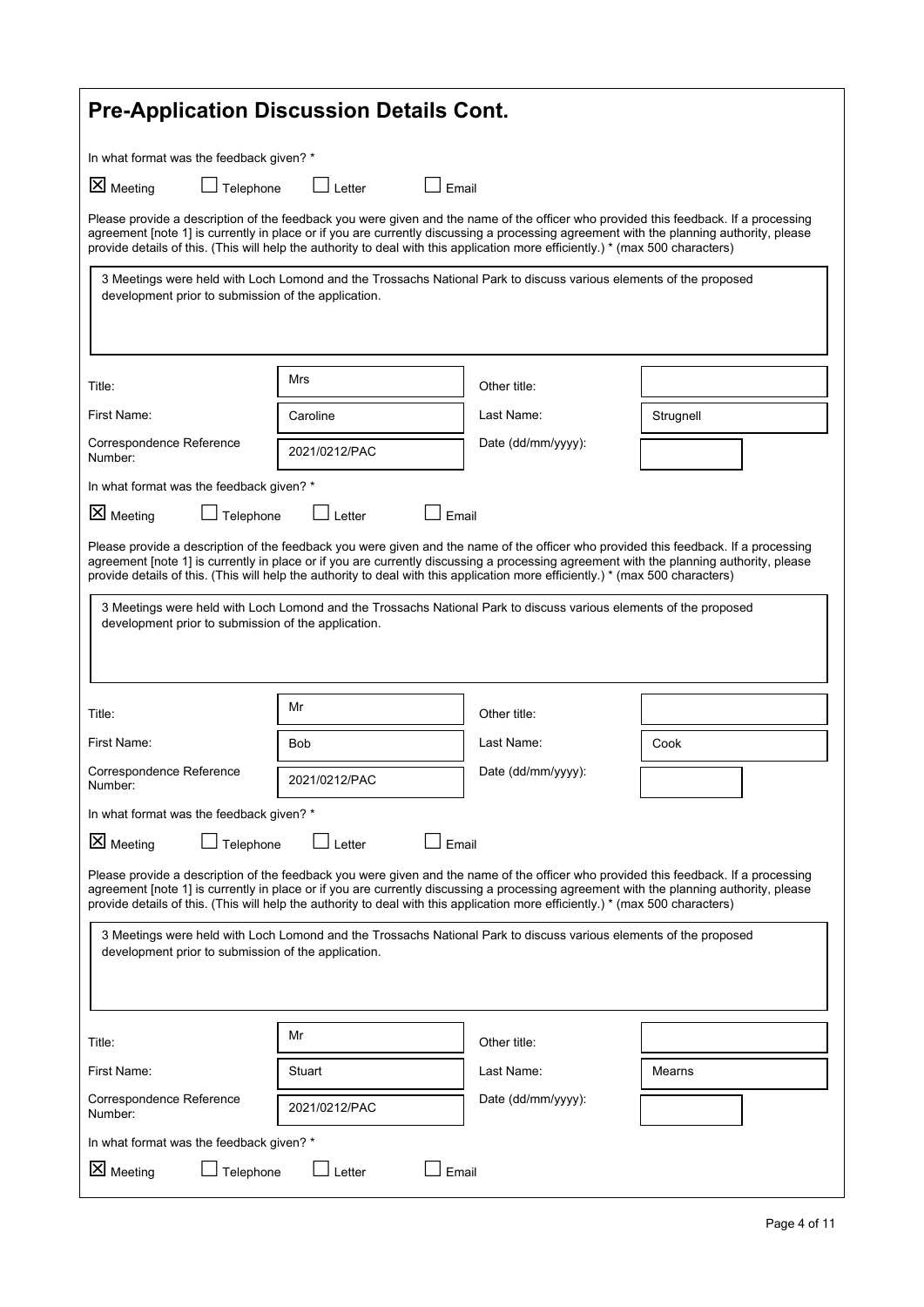| Please provide a description of the feedback you were given and the name of the officer who provided this feedback. If a processing<br>agreement [note 1] is currently in place or if you are currently discussing a processing agreement with the planning authority, please                                                                                                                              |     |                                  |                      |                              |
|------------------------------------------------------------------------------------------------------------------------------------------------------------------------------------------------------------------------------------------------------------------------------------------------------------------------------------------------------------------------------------------------------------|-----|----------------------------------|----------------------|------------------------------|
| provide details of this. (This will help the authority to deal with this application more efficiently.) * (max 500 characters)<br>Meeting with Loch Lomond and the Trossachs National Park Access Officer to discuss various elements of the proposed<br>development prior to submission of the application. Access Officer generally welcomed the proposals and public access<br>infrastructure/linkages. |     |                                  |                      |                              |
| Title:                                                                                                                                                                                                                                                                                                                                                                                                     | Mr  |                                  | Other title:         |                              |
| First Name:                                                                                                                                                                                                                                                                                                                                                                                                | Guy |                                  | Last Name:           | Keating                      |
| Correspondence Reference<br>Number:                                                                                                                                                                                                                                                                                                                                                                        |     |                                  | Date (dd/mm/yyyy):   | 20/04/2022                   |
| Note 1. A Processing agreement involves setting out the key stages involved in determining a planning application, identifying what<br>information is required and from whom and setting timescales for the delivery of various stages of the process.                                                                                                                                                     |     |                                  |                      |                              |
| <b>Site Area</b>                                                                                                                                                                                                                                                                                                                                                                                           |     |                                  |                      |                              |
| Please state the site area:                                                                                                                                                                                                                                                                                                                                                                                |     | 18.90                            |                      |                              |
| Please state the measurement type used:                                                                                                                                                                                                                                                                                                                                                                    |     | $\boxtimes$ Hectares (ha) $\Box$ | Square Metres (sq.m) |                              |
| <b>Existing Use</b><br>Please describe the current or most recent use: * (Max 500 characters)<br>Mix of land uses including woodland, brownfield, grazing land, open space, riverside, lochside and access roads.                                                                                                                                                                                          |     |                                  |                      |                              |
| <b>Access and Parking</b><br>│Yes ⊠ No<br>Are you proposing a new altered vehicle access to or from a public road? *<br>If Yes please describe and show on your drawings the position of any existing. Altered or new access points, highlighting the changes<br>you propose to make. You should also show existing footpaths and note if there will be any impact on these.                               |     |                                  |                      |                              |
| Are you proposing any change to public paths, public rights of way or affecting any public right of access? *                                                                                                                                                                                                                                                                                              |     |                                  |                      | $\boxtimes$ Yes $\Box$ No    |
| If Yes please show on your drawings the position of any affected areas highlighting the changes you propose to make, including<br>arrangements for continuing or alternative public access.                                                                                                                                                                                                                |     |                                  |                      |                              |
| <b>Water Supply and Drainage Arrangements</b>                                                                                                                                                                                                                                                                                                                                                              |     |                                  |                      |                              |
| Will your proposal require new or altered water supply or drainage arrangements? *                                                                                                                                                                                                                                                                                                                         |     |                                  |                      | $\square$ Yes $\boxtimes$ No |
| Do your proposals make provision for sustainable drainage of surface water?? *<br>(e.g. SUDS arrangements) *<br>Note:-                                                                                                                                                                                                                                                                                     |     |                                  |                      | $\boxtimes$ Yes $\Box$ No    |
| Please include details of SUDS arrangements on your plans                                                                                                                                                                                                                                                                                                                                                  |     |                                  |                      |                              |
| Selecting 'No' to the above question means that you could be in breach of Environmental legislation.                                                                                                                                                                                                                                                                                                       |     |                                  |                      |                              |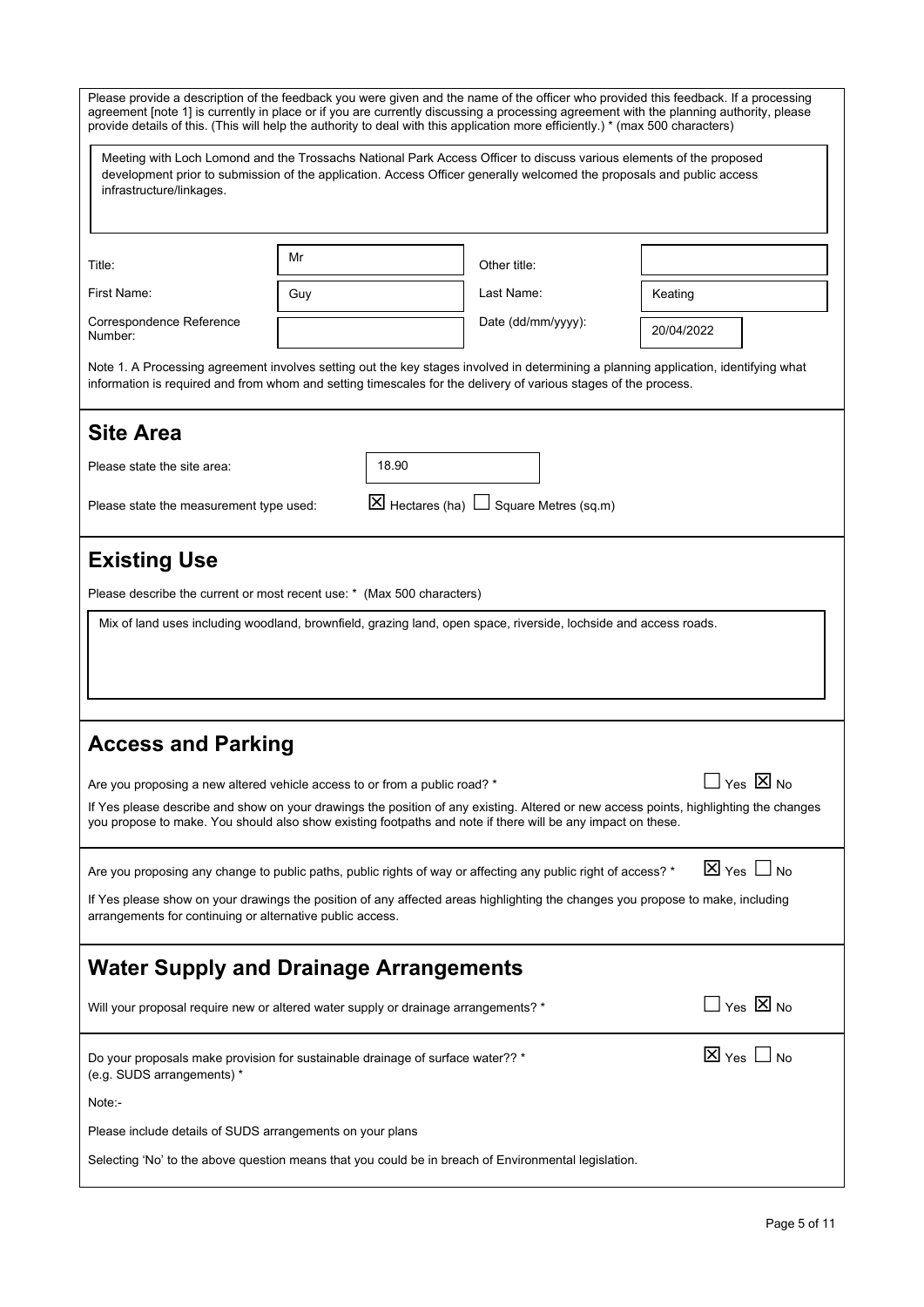| Are you proposing to connect to the public water supply network? *                                                                                                                                                                                           |                                             |
|--------------------------------------------------------------------------------------------------------------------------------------------------------------------------------------------------------------------------------------------------------------|---------------------------------------------|
| $\overline{X}$ Yes<br>No, using a private water supply<br>No connection required<br>If No, using a private water supply, please show on plans the supply and all works needed to provide it (on or off site).                                                |                                             |
| <b>Assessment of Flood Risk</b>                                                                                                                                                                                                                              |                                             |
| Is the site within an area of known risk of flooding? *                                                                                                                                                                                                      | $\boxtimes$ Yes $\Box$ No $\Box$ Don't Know |
| If the site is within an area of known risk of flooding you may need to submit a Flood Risk Assessment before your application can be<br>determined. You may wish to contact your Planning Authority or SEPA for advice on what information may be required. |                                             |
| Do you think your proposal may increase the flood risk elsewhere? *                                                                                                                                                                                          | $\Box$ Yes $\boxtimes$ No $\Box$ Don't Know |
| <b>Trees</b>                                                                                                                                                                                                                                                 |                                             |
| Are there any trees on or adjacent to the application site? *                                                                                                                                                                                                | $\boxtimes$ Yes $\Box$ No                   |
| If Yes, please mark on your drawings any trees, known protected trees and their canopy spread close to the proposal site and indicate if<br>any are to be cut back or felled.                                                                                |                                             |
| All Types of Non Housing Development – Proposed New Floorspace                                                                                                                                                                                               |                                             |
| Does your proposal alter or create non-residential floorspace? *                                                                                                                                                                                             | $\boxtimes$ Yes $\Box$ No                   |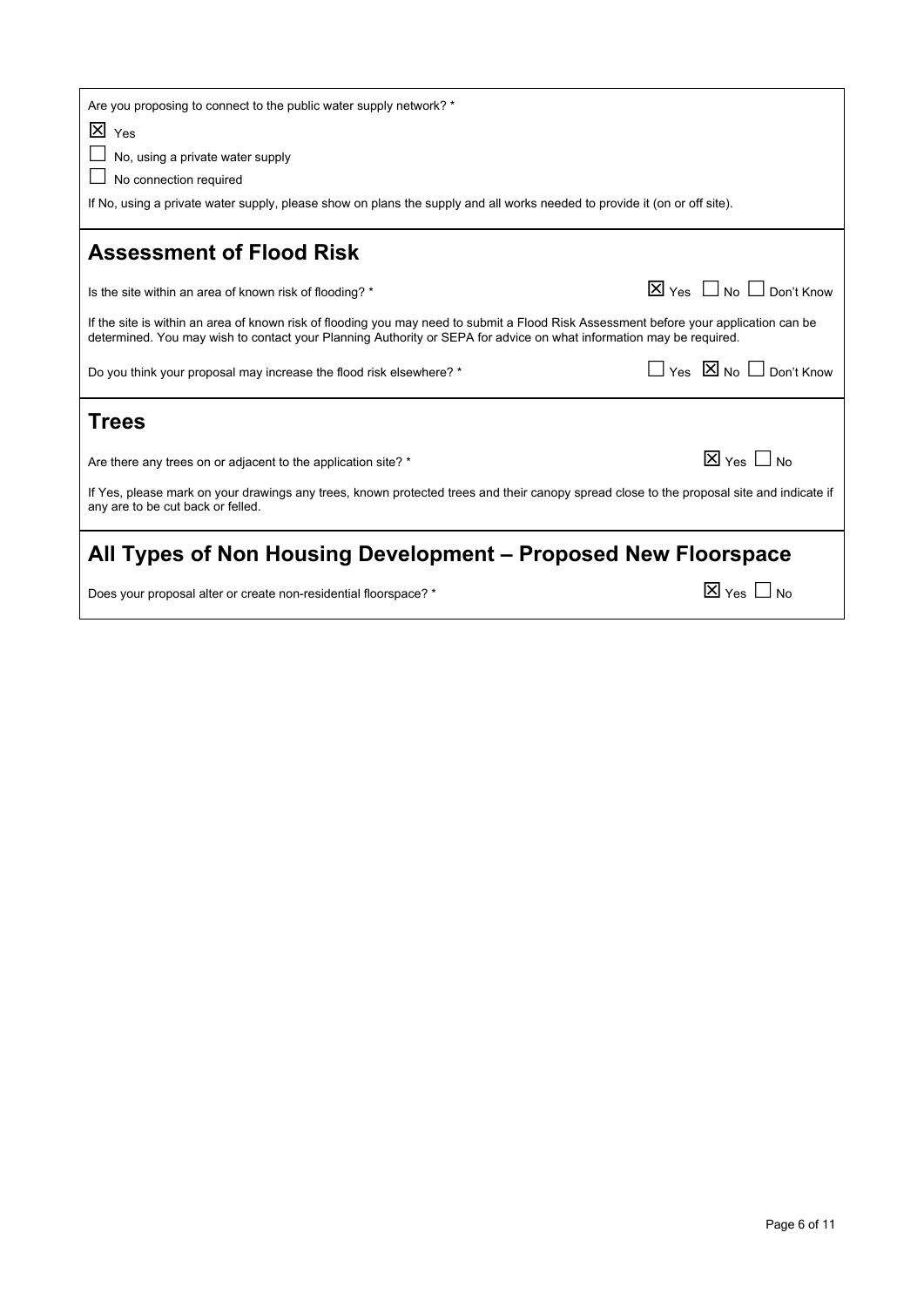| <b>Details</b>                                                                                                                                                                                                                                                                                                                                                                                   |                                                                                    | All Types of Non Housing Development – Proposed New Floorspace                                                                                                                                                                                  |                                                |
|--------------------------------------------------------------------------------------------------------------------------------------------------------------------------------------------------------------------------------------------------------------------------------------------------------------------------------------------------------------------------------------------------|------------------------------------------------------------------------------------|-------------------------------------------------------------------------------------------------------------------------------------------------------------------------------------------------------------------------------------------------|------------------------------------------------|
| For planning permission in principle applications, if you are unaware of the exact proposed floorspace dimensions please provide an<br>estimate where necessary and provide a fuller explanation in the 'Don't Know' text box below.                                                                                                                                                             |                                                                                    |                                                                                                                                                                                                                                                 |                                                |
|                                                                                                                                                                                                                                                                                                                                                                                                  |                                                                                    | Please state the use type and proposed floorspace (or number of rooms if you are proposing a hotel or residential institution): *                                                                                                               |                                                |
| Class 3 Restaurant/cafe                                                                                                                                                                                                                                                                                                                                                                          |                                                                                    |                                                                                                                                                                                                                                                 |                                                |
| Rooms (If class 7, 8 or 8a): *                                                                                                                                                                                                                                                                                                                                                                   | Gross (proposed) floorspace (In square meters, sq.m) or number of new (additional) |                                                                                                                                                                                                                                                 | 1500                                           |
| If Class 1, please give details of internal floorspace:                                                                                                                                                                                                                                                                                                                                          |                                                                                    |                                                                                                                                                                                                                                                 |                                                |
| Net trading spaces:                                                                                                                                                                                                                                                                                                                                                                              |                                                                                    | Non-trading space:                                                                                                                                                                                                                              |                                                |
| Total:                                                                                                                                                                                                                                                                                                                                                                                           |                                                                                    |                                                                                                                                                                                                                                                 |                                                |
|                                                                                                                                                                                                                                                                                                                                                                                                  |                                                                                    | If Class 'Not in a use class' or 'Don't know' is selected, please give more details: (Max 500 characters)                                                                                                                                       |                                                |
| proposed land uses.                                                                                                                                                                                                                                                                                                                                                                              |                                                                                    | Zone A Station Square - 150sqm restaurant and 1200sqm Brewery (including 300sqm pub) Zone C Pierhead - 150sqm<br>restaurant/bar Please refer to the relevant drawings and plans associated with this application for further information on the |                                                |
|                                                                                                                                                                                                                                                                                                                                                                                                  |                                                                                    | For planning permission in principle applications, if you are unaware of the exact proposed floorspace dimensions please provide an                                                                                                             |                                                |
|                                                                                                                                                                                                                                                                                                                                                                                                  |                                                                                    | estimate where necessary and provide a fuller explanation in the 'Don't Know' text box below.                                                                                                                                                   |                                                |
|                                                                                                                                                                                                                                                                                                                                                                                                  |                                                                                    | Please state the use type and proposed floorspace (or number of rooms if you are proposing a hotel or residential institution): *                                                                                                               |                                                |
| Class 7 Hotels and Hostels                                                                                                                                                                                                                                                                                                                                                                       |                                                                                    |                                                                                                                                                                                                                                                 |                                                |
| Rooms (If class 7, 8 or 8a): *                                                                                                                                                                                                                                                                                                                                                                   | Gross (proposed) floorspace (In square meters, sq.m) or number of new (additional) |                                                                                                                                                                                                                                                 | 218                                            |
| If Class 1, please give details of internal floorspace:                                                                                                                                                                                                                                                                                                                                          |                                                                                    |                                                                                                                                                                                                                                                 |                                                |
| Net trading spaces:                                                                                                                                                                                                                                                                                                                                                                              | 1200                                                                               | Non-trading space:                                                                                                                                                                                                                              | 1200                                           |
| Total:                                                                                                                                                                                                                                                                                                                                                                                           |                                                                                    |                                                                                                                                                                                                                                                 |                                                |
|                                                                                                                                                                                                                                                                                                                                                                                                  |                                                                                    | If Class 'Not in a use class' or 'Don't know' is selected, please give more details: (Max 500 characters)                                                                                                                                       |                                                |
| Zone A Station Square - Budget Accommodation (32 max bed spaces) Zone B Riverfront - Woodland Lodges (42 max) Zone C<br>Pierhead - Apart Hotel (60 max bedrooms) Zone E Woodbank - Countryside Lodges (37), Woodland Lodges (30) and<br>Bothies/Pods (17) Please refer to the relevant drawings and plans associated with this application for further information on the<br>proposed land uses. |                                                                                    |                                                                                                                                                                                                                                                 |                                                |
| <b>Schedule 3 Development</b>                                                                                                                                                                                                                                                                                                                                                                    |                                                                                    |                                                                                                                                                                                                                                                 |                                                |
|                                                                                                                                                                                                                                                                                                                                                                                                  | Planning (Development Management Procedure (Scotland) Regulations 2013 *           | Does the proposal involve a form of development listed in Schedule 3 of the Town and Country                                                                                                                                                    | $\boxtimes$ Yes $\Box$ No $\Box$<br>Don't Know |
| If yes, your proposal will additionally have to be advertised in a newspaper circulating in the area of the development. Your planning<br>authority will do this on your behalf but will charge you a fee. Please check the planning authority's website for advice on the additional<br>fee and add this to your planning fee.                                                                  |                                                                                    |                                                                                                                                                                                                                                                 |                                                |
| If you are unsure whether your proposal involves a form of development listed in Schedule 3, please check the Help Text and Guidance<br>notes before contacting your planning authority.                                                                                                                                                                                                         |                                                                                    |                                                                                                                                                                                                                                                 |                                                |
|                                                                                                                                                                                                                                                                                                                                                                                                  |                                                                                    | <b>Planning Service Employee/Elected Member Interest</b>                                                                                                                                                                                        |                                                |
| elected member of the planning authority? *                                                                                                                                                                                                                                                                                                                                                      |                                                                                    | Is the applicant, or the applicant's spouse/partner, either a member of staff within the planning service or an                                                                                                                                 | $\Box$ Yes $\boxtimes$ No                      |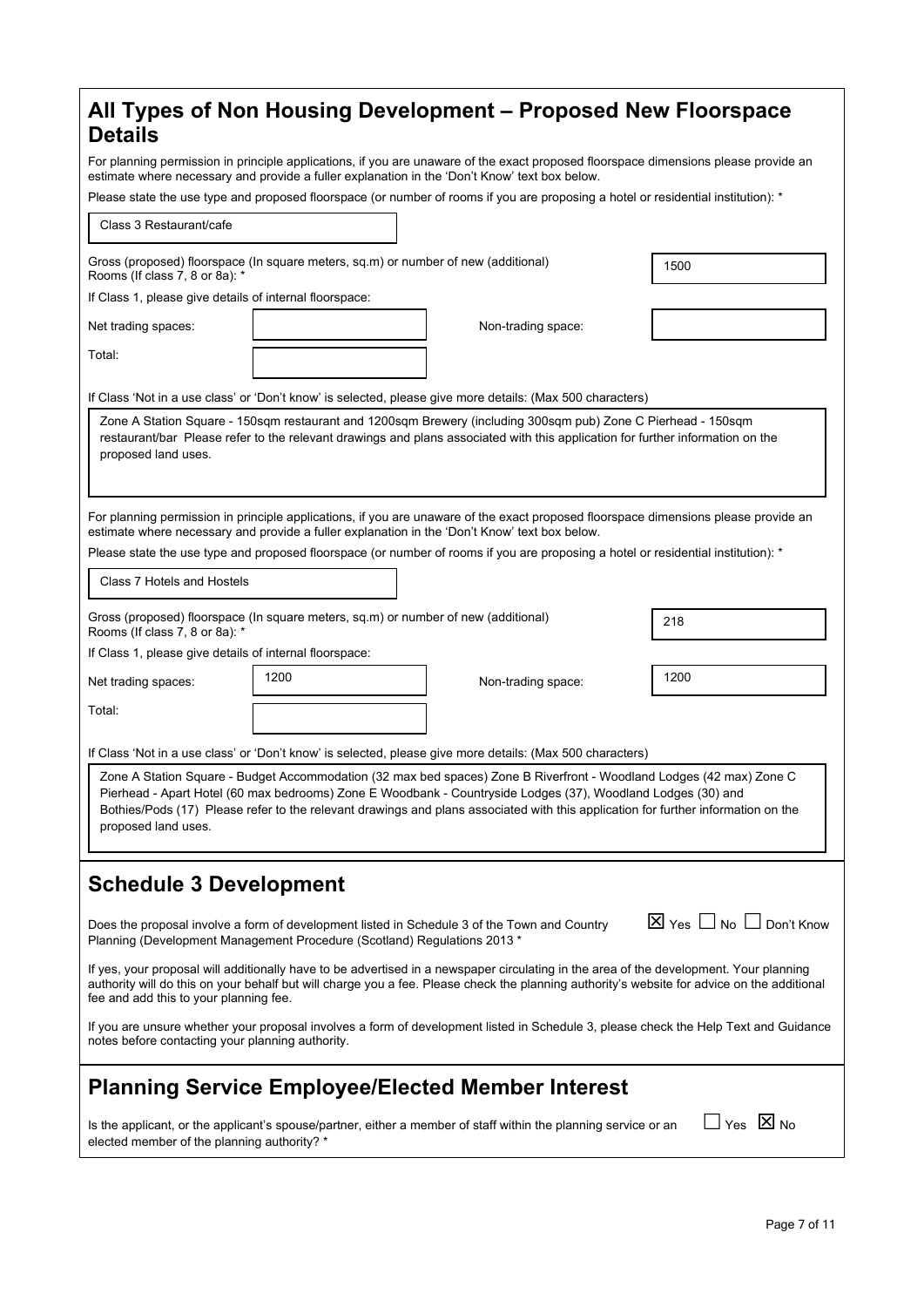#### **Certificates and Notices**

CERTIFICATE AND NOTICE UNDER REGULATION 15 – TOWN AND COUNTRY PLANNING (DEVELOPMENT MANAGEMENT PROCEDURE) (SCOTLAND) REGULATION 2013

One Certificate must be completed and submitted along with the application form. This is most usually Certificate A, Form 1, Certificate B, Certificate C or Certificate E.

| Are you/the applicant the sole owner of ALL the land? *                         | $\Box$ Yes $\boxtimes$ No |
|---------------------------------------------------------------------------------|---------------------------|
| Is any of the land part of an agricultural holding? *                           | $\Box$ Yes $\boxtimes$ No |
| Are you able to identify and give appropriate notice to ALL the other owners? * | $\boxtimes$ Yes $\Box$ No |

## **Certificate Required**

The following Land Ownership Certificate is required to complete this section of the proposal:

Certificate B

#### **Land Ownership Certificate**

Certificate and Notice under Regulation 15 of the Town and Country Planning (Development Management Procedure) (Scotland) Regulations 2013

I hereby certify that

(1) - No person other than myself/the applicant was an owner [Note 4] of any part of the land to which the application relates at the beginning of the period of 21 days ending with the date of the accompanying application;

 $or -$ 

(1) - I have/The Applicant has served notice on every person other than myself/the applicant who, at the beginning of the period of 21 days ending with the date of the accompanying application was owner [Note 4] of any part of the land to which the application relates.

| Scottish EnterpriseAtrium Court, 50 Waterloo Street, Glasgow, Scotland, G2 6HQ |  |
|--------------------------------------------------------------------------------|--|
|                                                                                |  |
|                                                                                |  |
| Date of Service of Notice: *<br>01/04/2022                                     |  |
|                                                                                |  |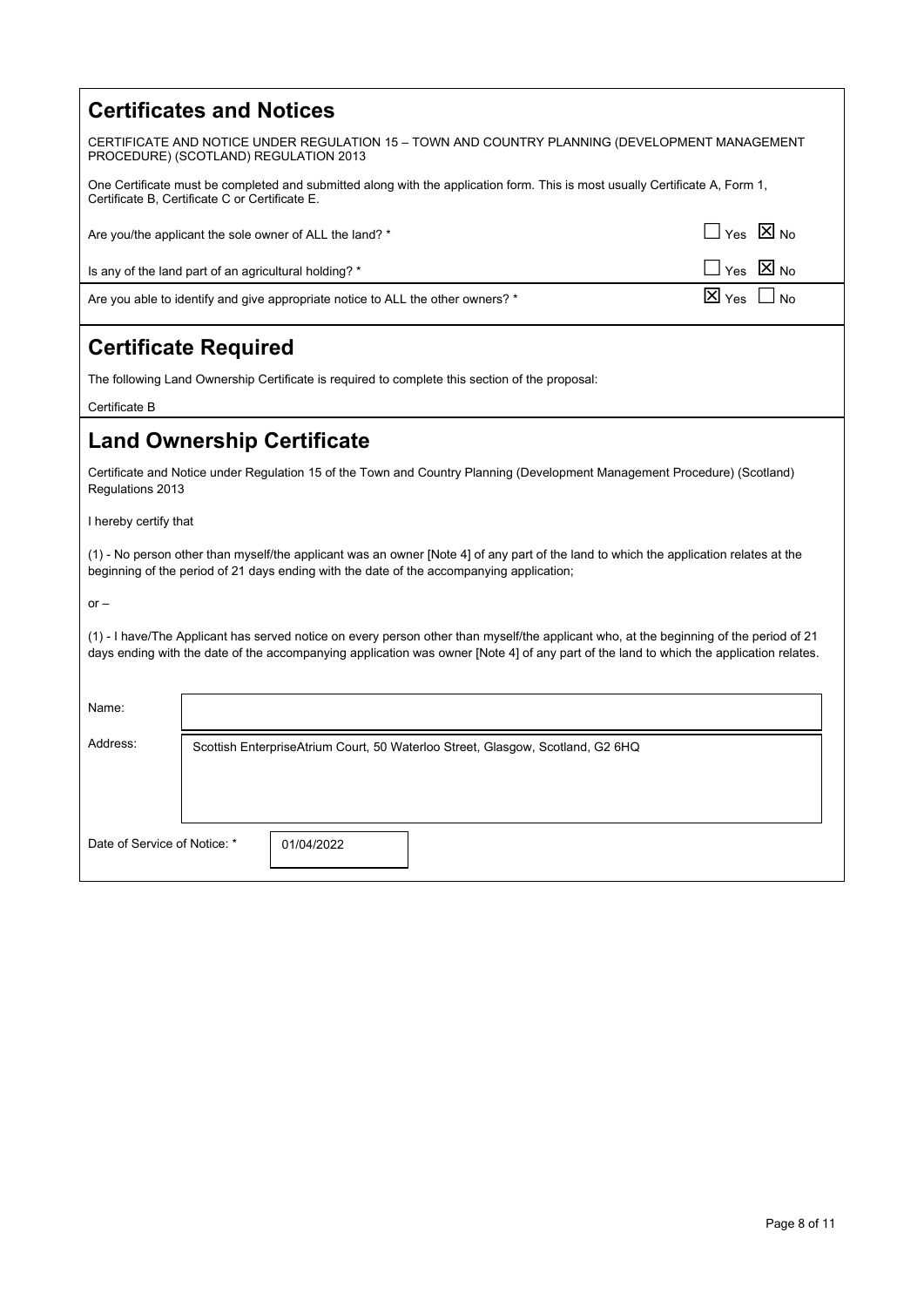(2) - None of the land to which the application relates constitutes or forms part of an agricultural holding;

 $or -$ 

(2) - The land or part of the land to which the application relates constitutes or forms part of an agricultural holding and I have/the applicant has served notice on every person other than myself/himself who, at the beginning of the period of 21 days ending with the date of the accompanying application was an agricultural tenant. These persons are:

| Name:                        |                                                                                                                                                                                                                                                                                                                                                                                      |
|------------------------------|--------------------------------------------------------------------------------------------------------------------------------------------------------------------------------------------------------------------------------------------------------------------------------------------------------------------------------------------------------------------------------------|
| Address:                     |                                                                                                                                                                                                                                                                                                                                                                                      |
|                              |                                                                                                                                                                                                                                                                                                                                                                                      |
| Date of Service of Notice: * |                                                                                                                                                                                                                                                                                                                                                                                      |
| Signed:                      | Mark Johnston                                                                                                                                                                                                                                                                                                                                                                        |
| On behalf of:                | Flamingo Land Ltd                                                                                                                                                                                                                                                                                                                                                                    |
| Date:                        | 16/05/2022                                                                                                                                                                                                                                                                                                                                                                           |
|                              | X Please tick here to certify this Certificate. *                                                                                                                                                                                                                                                                                                                                    |
|                              |                                                                                                                                                                                                                                                                                                                                                                                      |
|                              | <b>Checklist - Application for Planning Permission</b>                                                                                                                                                                                                                                                                                                                               |
|                              | Town and Country Planning (Scotland) Act 1997                                                                                                                                                                                                                                                                                                                                        |
|                              | The Town and Country Planning (Development Management Procedure) (Scotland) Regulations 2013                                                                                                                                                                                                                                                                                         |
|                              | Please take a few moments to complete the following checklist in order to ensure that you have provided all the necessary information<br>in support of your application. Failure to submit sufficient information with your application may result in your application being deemed<br>invalid. The planning authority will not start processing your application until it is valid. |
| that effect? *               | a) If this is a further application where there is a variation of conditions attached to a previous consent, have you provided a statement to<br>Yes $\Box$ No $\boxtimes$ Not applicable to this application                                                                                                                                                                        |
|                              | b) If this is an application for planning permission or planning permission in principal where there is a crown interest in the land, have<br>you provided a statement to that effect? *<br>$Yes \Box No \boxtimes Not applicable to this application$                                                                                                                               |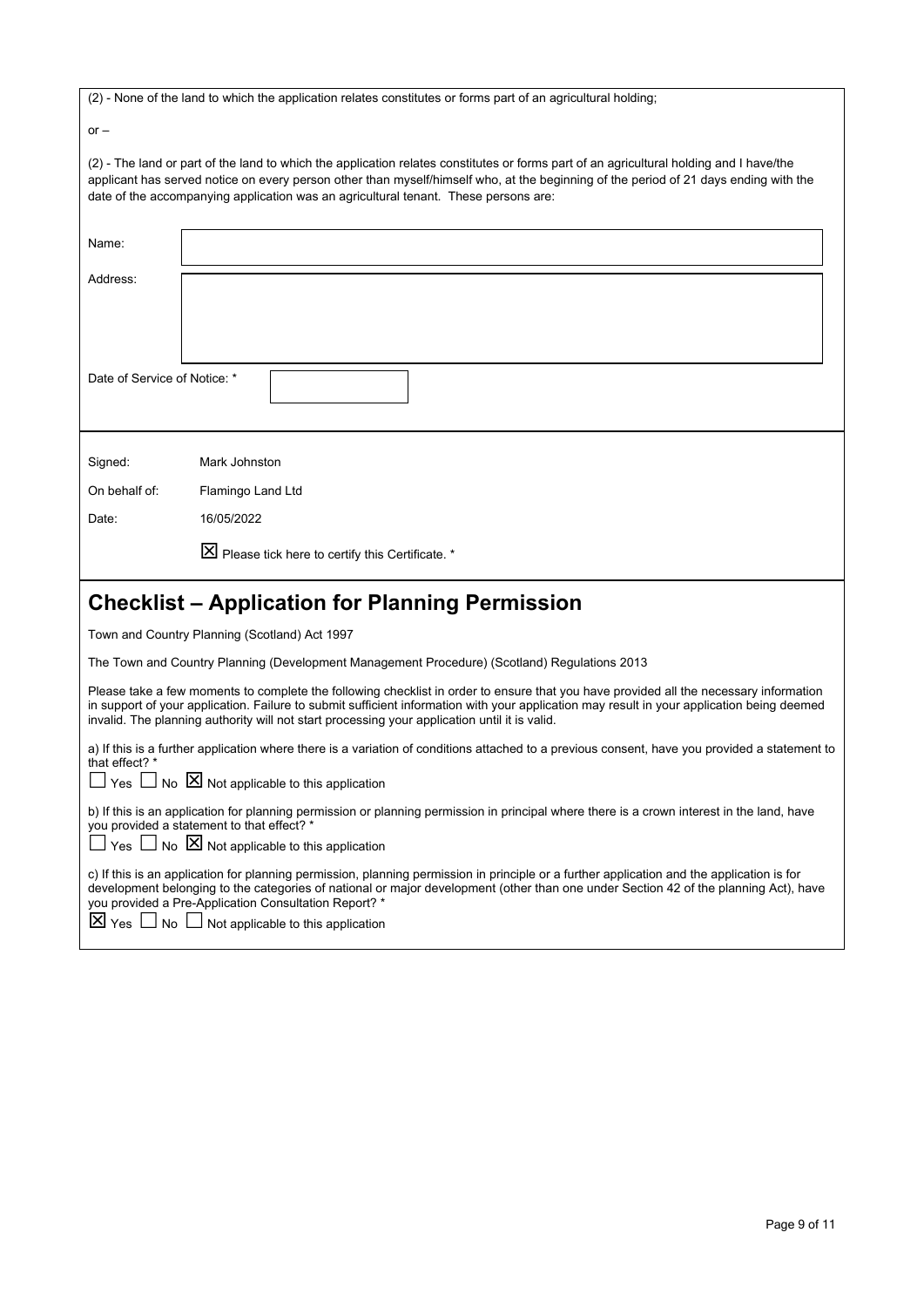| Town and Country Planning (Scotland) Act 1997                                                                                                                                                                                                                                                                                                                                                                                                            |                                                          |
|----------------------------------------------------------------------------------------------------------------------------------------------------------------------------------------------------------------------------------------------------------------------------------------------------------------------------------------------------------------------------------------------------------------------------------------------------------|----------------------------------------------------------|
| The Town and Country Planning (Development Management Procedure) (Scotland) Regulations 2013                                                                                                                                                                                                                                                                                                                                                             |                                                          |
| d) If this is an application for planning permission and the application relates to development belonging to the categories of national or<br>major developments and you do not benefit from exemption under Regulation 13 of The Town and Country Planning (Development<br>Management Procedure) (Scotland) Regulations 2013, have you provided a Design and Access Statement? *<br>$\boxtimes$ Yes $\Box$ No $\Box$ Not applicable to this application |                                                          |
| e) If this is an application for planning permission and relates to development belonging to the category of local developments (subject<br>to regulation 13. (2) and (3) of the Development Management Procedure (Scotland) Regulations 2013) have you provided a Design<br>Statement?*                                                                                                                                                                 |                                                          |
| $\Box$ Yes $\Box$ No $\boxtimes$ Not applicable to this application                                                                                                                                                                                                                                                                                                                                                                                      |                                                          |
| f) If your application relates to installation of an antenna to be employed in an electronic communication network, have you provided an<br>ICNIRP Declaration? *<br>Yes $\Box$ No $\boxtimes$ Not applicable to this application                                                                                                                                                                                                                        |                                                          |
| g) If this is an application for planning permission, planning permission in principle, an application for approval of matters specified in<br>conditions or an application for mineral development, have you provided any other plans or drawings as necessary:                                                                                                                                                                                         |                                                          |
| <u> M</u><br>Site Layout Plan or Block plan.                                                                                                                                                                                                                                                                                                                                                                                                             |                                                          |
| Elevations.                                                                                                                                                                                                                                                                                                                                                                                                                                              |                                                          |
| Floor plans.                                                                                                                                                                                                                                                                                                                                                                                                                                             |                                                          |
| Cross sections.<br>Roof plan.                                                                                                                                                                                                                                                                                                                                                                                                                            |                                                          |
| ⊠<br>Master Plan/Framework Plan.                                                                                                                                                                                                                                                                                                                                                                                                                         |                                                          |
| Landscape plan.                                                                                                                                                                                                                                                                                                                                                                                                                                          |                                                          |
| 凶<br>Photographs and/or photomontages.                                                                                                                                                                                                                                                                                                                                                                                                                   |                                                          |
| 冈<br>Other.                                                                                                                                                                                                                                                                                                                                                                                                                                              |                                                          |
| If Other, please specify: * (Max 500 characters)                                                                                                                                                                                                                                                                                                                                                                                                         |                                                          |
| Topographical Plan and Parameters Plan                                                                                                                                                                                                                                                                                                                                                                                                                   |                                                          |
|                                                                                                                                                                                                                                                                                                                                                                                                                                                          |                                                          |
|                                                                                                                                                                                                                                                                                                                                                                                                                                                          |                                                          |
| Provide copies of the following documents if applicable:                                                                                                                                                                                                                                                                                                                                                                                                 |                                                          |
| A copy of an Environmental Statement. *                                                                                                                                                                                                                                                                                                                                                                                                                  | $\boxtimes$ Yes $\Box$ N/A                               |
| A Design Statement or Design and Access Statement. *                                                                                                                                                                                                                                                                                                                                                                                                     | $\boxtimes$ Yes $\Box$ N/A                               |
| A Flood Risk Assessment. *                                                                                                                                                                                                                                                                                                                                                                                                                               | $\boxtimes$ Yes $\,\bigsqcup\,$<br>N/A                   |
| A Drainage Impact Assessment (including proposals for Sustainable Drainage Systems). *                                                                                                                                                                                                                                                                                                                                                                   | $\boxtimes$ Yes $\Box$ N/A                               |
| Drainage/SUDS layout. *                                                                                                                                                                                                                                                                                                                                                                                                                                  | $\boxtimes$ Yes $\Box$ N/A                               |
| A Transport Assessment or Travel Plan                                                                                                                                                                                                                                                                                                                                                                                                                    | $\boxtimes$ Yes $\Box$ N/A<br>$\boxtimes$ Yes $\Box$ N/A |
| Contaminated Land Assessment. *<br>Habitat Survey. *                                                                                                                                                                                                                                                                                                                                                                                                     | $\boxtimes$ Yes $\Box$ N/A                               |
| A Processing Agreement. *                                                                                                                                                                                                                                                                                                                                                                                                                                | $\vert$ Yes $\boxtimes$ N/A                              |
| Other Statements (please specify). (Max 500 characters)                                                                                                                                                                                                                                                                                                                                                                                                  |                                                          |
| Sustainability Statement, Planning Statement; Structural Inspection Report Woodbank House & Stables; and Conservation                                                                                                                                                                                                                                                                                                                                    |                                                          |
| Inspection Report.                                                                                                                                                                                                                                                                                                                                                                                                                                       |                                                          |
|                                                                                                                                                                                                                                                                                                                                                                                                                                                          |                                                          |
|                                                                                                                                                                                                                                                                                                                                                                                                                                                          |                                                          |
|                                                                                                                                                                                                                                                                                                                                                                                                                                                          |                                                          |